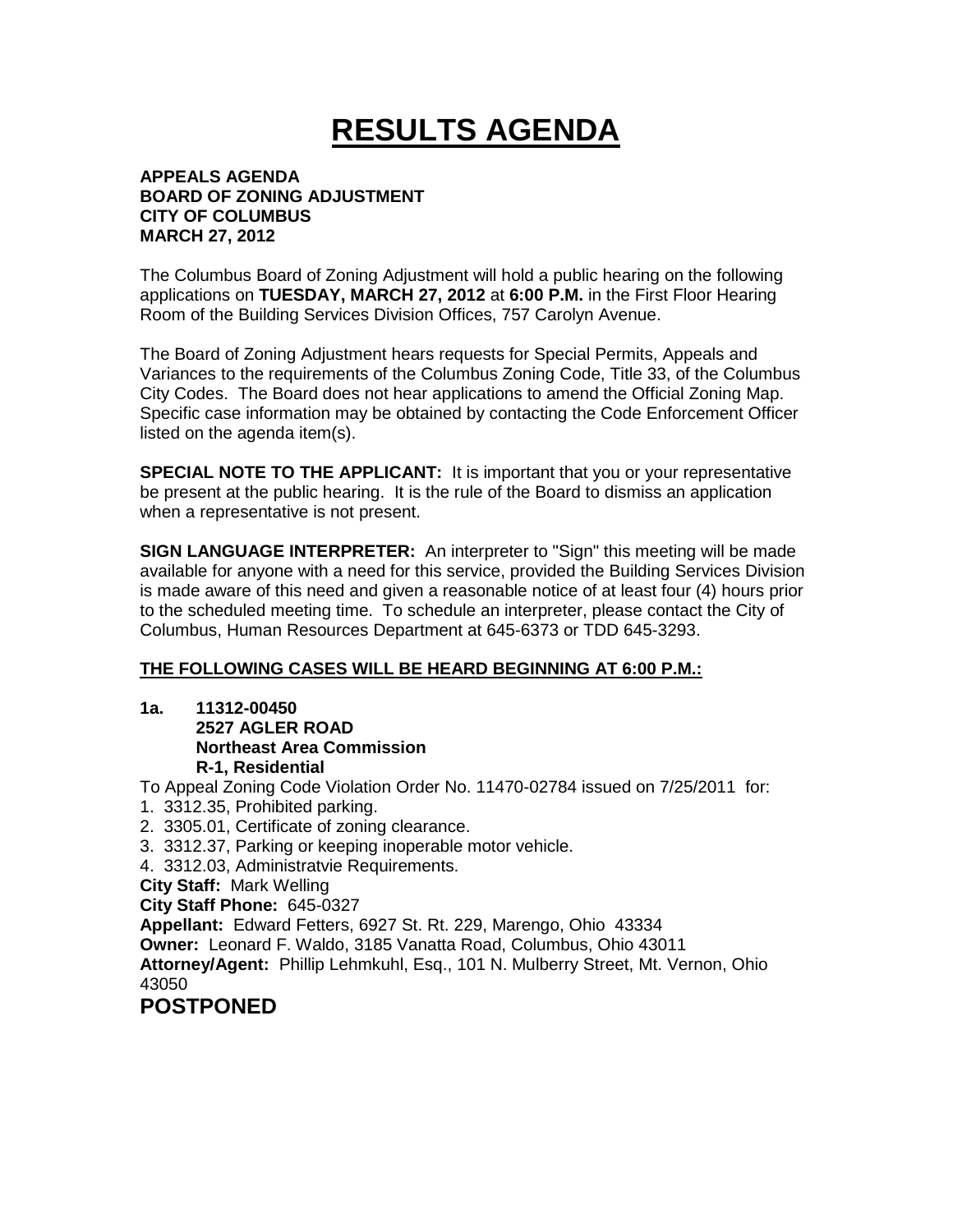**1b. 11312-00440 2527 AGLER ROAD Northeast Area Commission R-1, Residential** 

To Appeal Zoning Code Violation Order No. 11470-02784 issued on 7/25/2011 for:

- 1. 3312.35, Prohibited parking.
- 2. 3305.01, Certificate of zoning clearance.
- 3. 3312.37, Parking or keeping inoperable motor vehicle.
- 4. 3312.03, Administratvie Requirements.

**City Staff:** Mark Welling **City Staff Phone:** 645-0327 **Appellant:** Leonard F. Waldo, 3185 Vanatta Road, Columbus, Ohio 43011 **Owner:** Same as appellant **Attorney/Agent:** Daniel J. Igoe, 4681 Winterset Drive, Columbus, Ohio 4322 **POSTPONED** 

**2. 12312-00033 1887 RED FERN DRIVE Northland Community Council SR, Suburban Residential** 

To Appeal Zoning Code Violation Order No. 12470-00255 issued on 1/23/2012 for:

1. 3305.01, Certificate of zoning clearance.

**City Staff:** Mike Schwab **City Staff Phone:** 645-7936 **Appellant:** John C. Kessler, d.b.a. CABA Ministries, Inc., 1887 Red Fern Dr., Columbus, Ohio 43229 **Owner:** Same as appellant **Attorney/Agent:** Stephen A. Moyer, 9 E. Kossuth St., Columbus, Ohio 43206 **DENIED; ORDER UPHELD**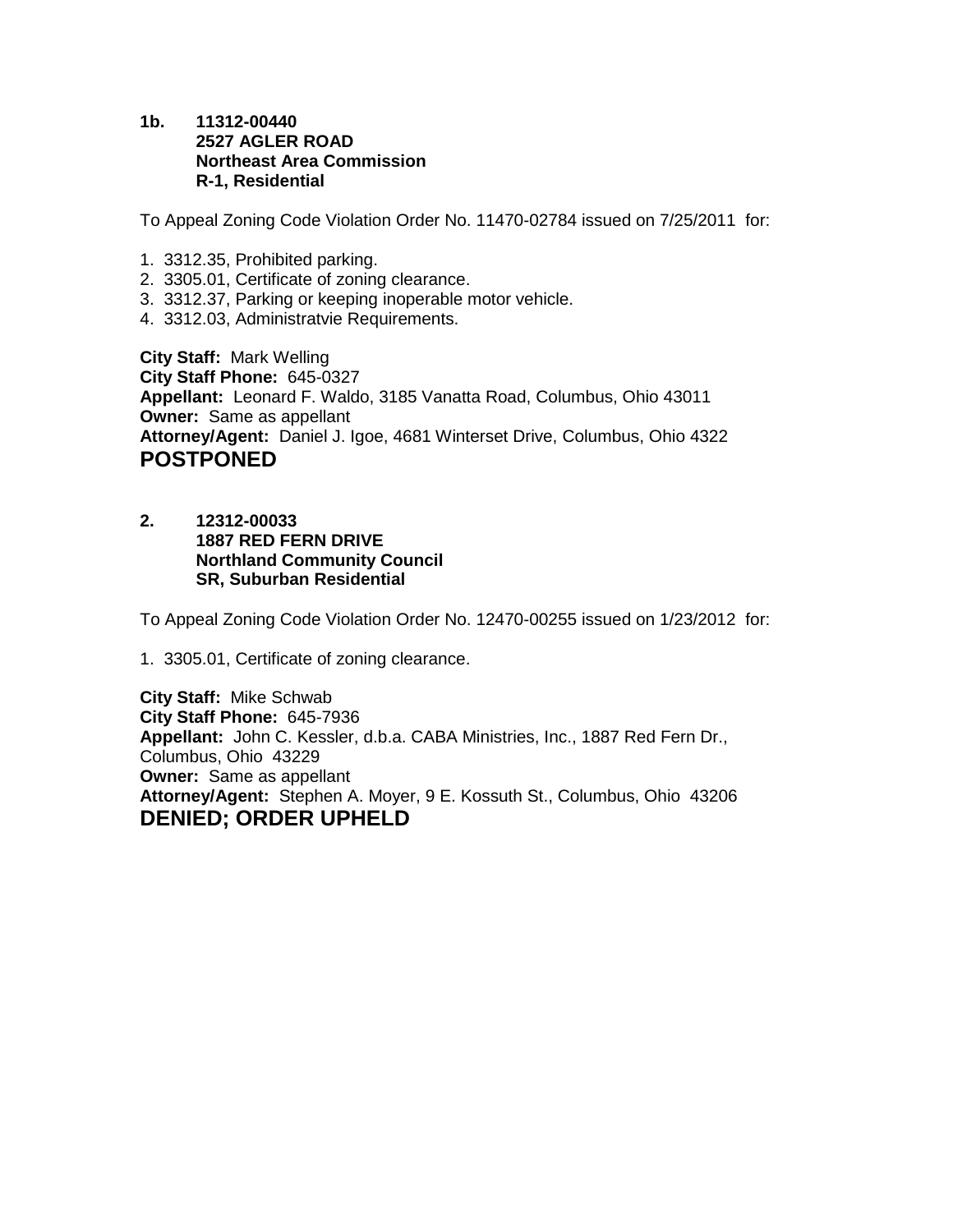**3. 12312-00051 4524 HARSTON AVENUE Far South Area Commission R-2, Residential** 

To Appeal Zoning Code Violation Order No. 12470-00109 issued on 1/11/2012 for:

1. 3312.43, Required surface for parking.

**City Staff:** Rob McNeal **City Staff Phone:** 645-7928 **Appellant:** Stephen & Cheryl Hale, 4524 Harston Ave., Columbus, Ohio 43207 **Owner:** Same as appellant. **DISMISSED** 

**4. 11312-00605 999 BONHAM AVENUE South Linden Area Commission M, Manufacturing** 

To Appeal Zoning Code Violation Order No. 11470-03192 issued on 9/30/2011 for:

- 1. 3305.01, Certificate of zoning clearance.
- 2. 3389.12, Portable building.
- 3. 3392.02, License required and expiration.
- 4. 3389.07, Impound lot, junk yard or salvage yard.

**City Staff:** Jeff Hann

**City Staff Phone:** 645-3299 **Appellant:** Jim Wilson, 1040 Brentnell Ave., Columbus, Ohio 43214 **Owner:** Phil-Ro Land Company, 999 Bonham Ave., Columbus, Ohio 43211 **Attorney/Agent:** Richard G. Butz, 5940 N. High St., Worthington, Ohio 43085 **POSTPONED**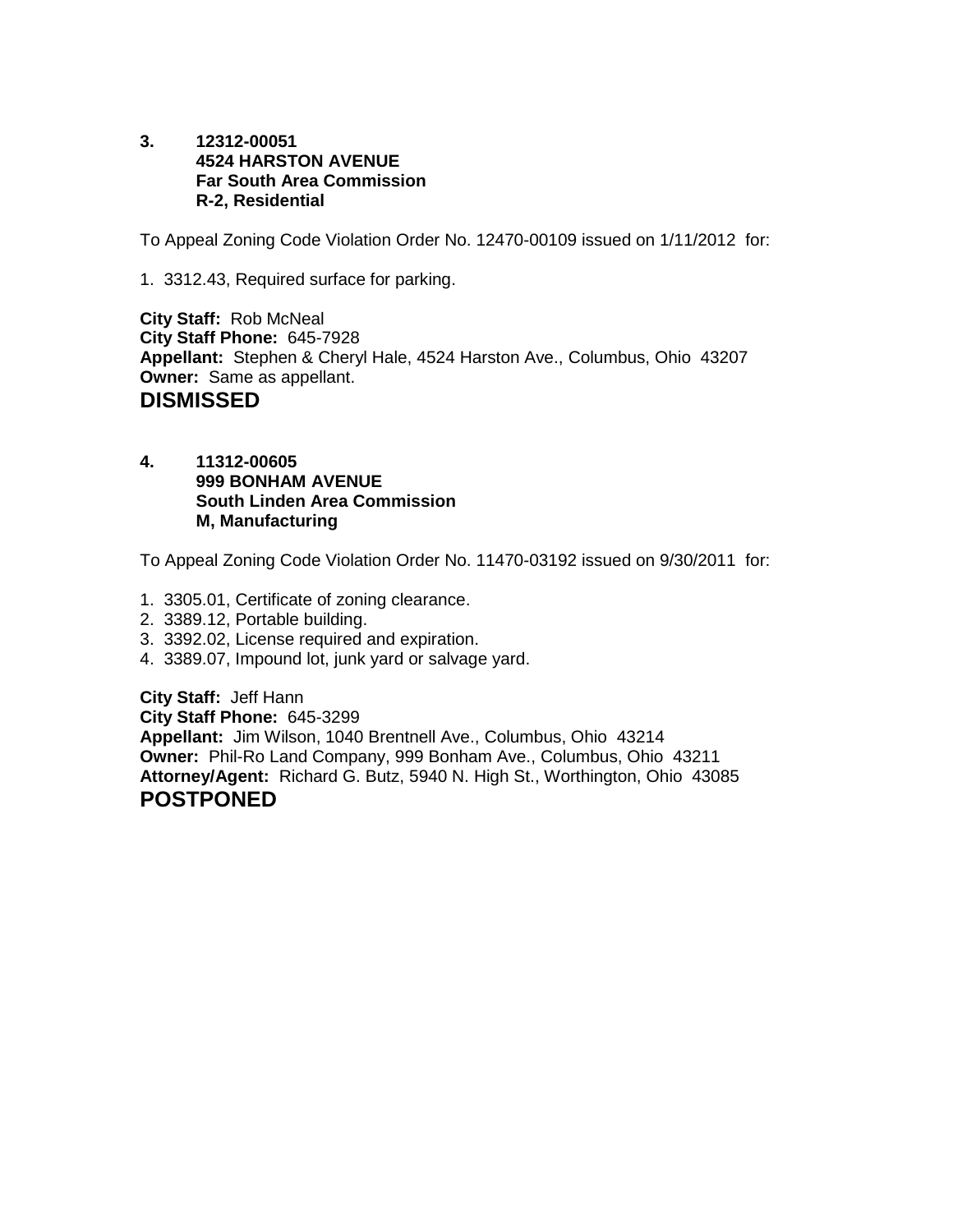### **AGENDA BOARD OF ZONING ADJUSTMENT CITY OF COLUMBUS, OHIO MARCH 27, 2012**

The Columbus Board of Zoning Adjustment will hold a public hearing on the following applications on **TUESDAY, MARCH 27, 2012** at **6:00 P.M.** in the First Floor Hearing Room of the Department of Building & Zoning Services, 757 Carolyn Avenue.

The Board of Zoning Adjustment hears requests for Special Permits, Appeals and Variances to the requirements of the Columbus Zoning Code, Title 33, of the Columbus City Codes. The Board does not hear applications to amend the Official Zoning Map. Specific case information may be obtained by contacting the Department of Building & Zoning Services, 757 Carolyn Avenue, 645-4522.

**SPECIAL NOTE TO THE APPLICANT:** It is important that you or your representative be present at the public hearing. It is the rule of the Board to dismiss an application when a representative is not present.

**SIGN LANGUAGE INTERPRETER:** An interpreter will be made available for anyone in need of this service. To request an interpreter, please contact the City of Columbus, Department of Building & Zoning Services at 645-4522 at least four (4) hours before the scheduled meeting time.

\_\_\_\_\_\_\_\_\_\_\_\_\_\_\_\_\_\_\_\_\_\_\_\_\_\_\_\_\_\_\_\_\_\_\_\_\_\_\_\_\_\_\_\_\_\_\_\_\_\_\_\_\_\_\_\_\_\_\_\_\_\_\_\_

| 1. | <b>Application No.:</b>   | 11310-00593                                                |
|----|---------------------------|------------------------------------------------------------|
|    | Location:                 | 259 NORTH 21ST STREET (43203), located on the west         |
|    |                           | side of North 21st Street, approximately 300 feet south of |
|    |                           | Mt. Vernon Ave.                                            |
|    | <b>Area Comm./Civic:</b>  | Near East Area Commission                                  |
|    | <b>Existing Zoning:</b>   | R-2F, Residential District                                 |
|    | <b>Request:</b>           | Variance(s) to Section(s):                                 |
|    |                           | 3332.05, Area district lot width requirements              |
|    |                           | To reduce the lot width from 50 feet to 32 feet.           |
|    |                           | 3332.18, Basis for computing area                          |
|    |                           | To increase the lot coverage from 50% to                   |
|    |                           | 53.7%.                                                     |
|    | Proposal:                 | A small lot split.                                         |
|    | Applicant(s):             | Gregory M. Coney                                           |
|    |                           | 322 Carpenter Street                                       |
|    |                           | Columbus, Ohio 43205                                       |
|    | <b>Property Owner(s):</b> | <b>Columbus Housing Partnership</b>                        |
|    |                           | 562 E. Main Street                                         |
|    |                           | Columbus, Ohio 43215                                       |
|    | <b>Case Planner:</b>      | Jamie Freise, 645-6350                                     |
|    | E-mail:                   | JFFreise@Columbus.gov                                      |
|    | <b>APPROVED</b>           |                                                            |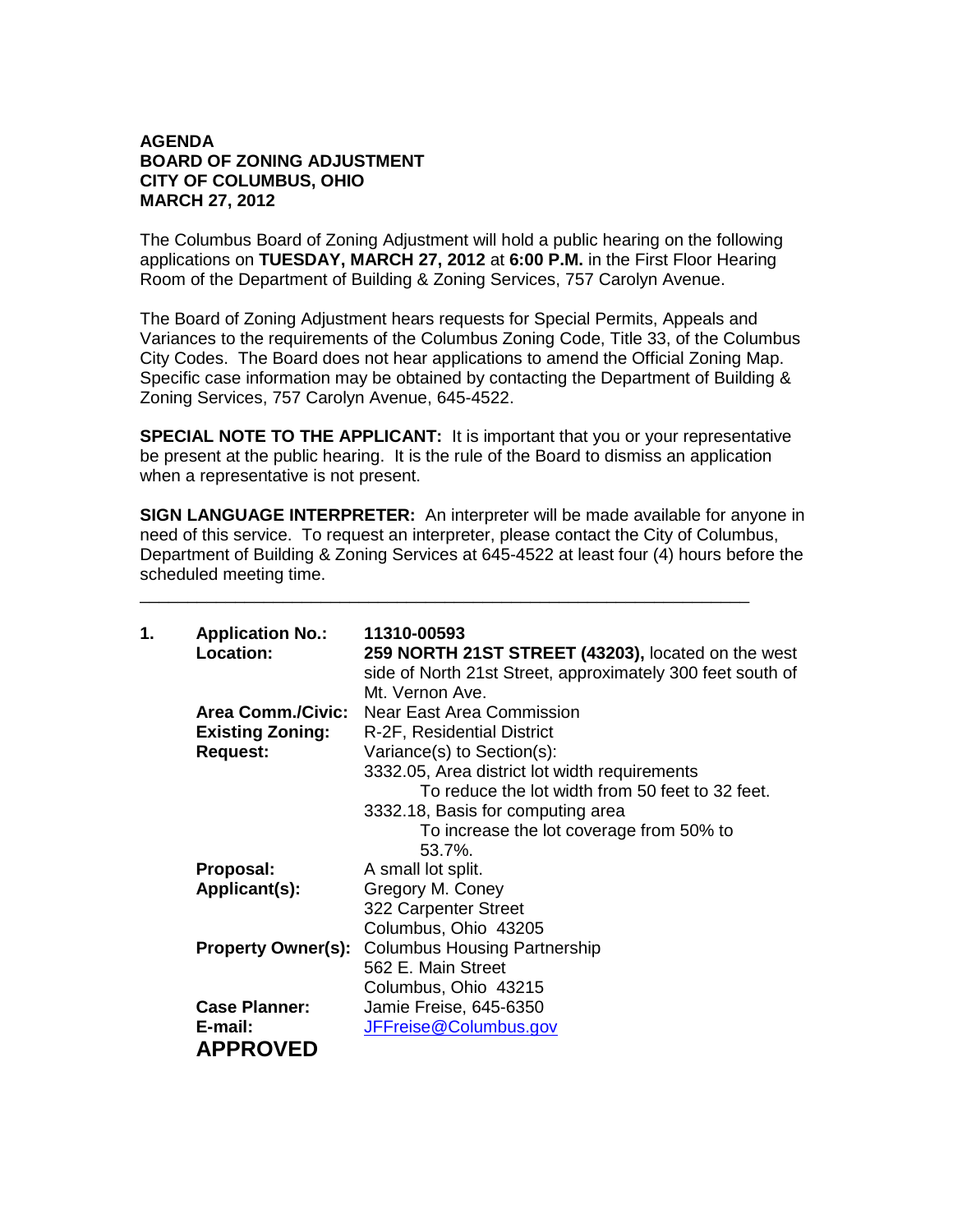| 2. | <b>Application No.:</b><br>Location: | 12310-00012<br>4080 NORTH HIGH STREET (43214), located at the |
|----|--------------------------------------|---------------------------------------------------------------|
|    |                                      | northeast corner of Glenmont Ave. & N. High St.               |
|    | <b>Area Comm./Civic:</b>             | <b>Clintonville Area Commission</b>                           |
|    | <b>Existing Zoning:</b>              | C-4, Commercial District                                      |
|    | <b>Request:</b>                      | Variances to Section(s):                                      |
|    |                                      | 3356.11, C-4 district setback lines.                          |
|    |                                      | To reduce the required building setback from 60 ft.           |
|    |                                      | to 12 ft. (48 ft.) along High St.                             |
|    |                                      | 3312.27, Parking setback line.                                |
|    |                                      | To reduce the required parking setback from 25 ft.            |
|    |                                      | to 5.5 ft. along High St. and to 4.2 ft. along                |
|    |                                      | Glenmont Ave.                                                 |
|    |                                      | 3312.49, Minimum numbers of parking spaces required.          |
|    |                                      | To increase the maximum allowable number of                   |
|    |                                      | parking spaces from 24 to 29 (5 spaces).                      |
|    |                                      | 3312.21, Landscaping and screening.                           |
|    |                                      | To not provide landscape islands in the parking lot.          |
|    | Proposal:                            | To construct a new bank building.                             |
|    | Applicant(s):                        | G.P.D. Group; c/o Andrew Richlen                              |
|    |                                      | 1801 Watermark Dr., Suite 150                                 |
|    |                                      | Columbus, Ohio 43215                                          |
|    | <b>Property Owner(s):</b>            | Dennis Green                                                  |
|    |                                      | 1404 E. 9th St.                                               |
|    |                                      | Cleveland, Ohio 44114                                         |
|    | <b>Case Planner:</b>                 | Dave Reiss, 645-7973                                          |
|    | E-mail:                              | DJReiss@Columbus.gov                                          |
|    | <b>APPROVED</b>                      |                                                               |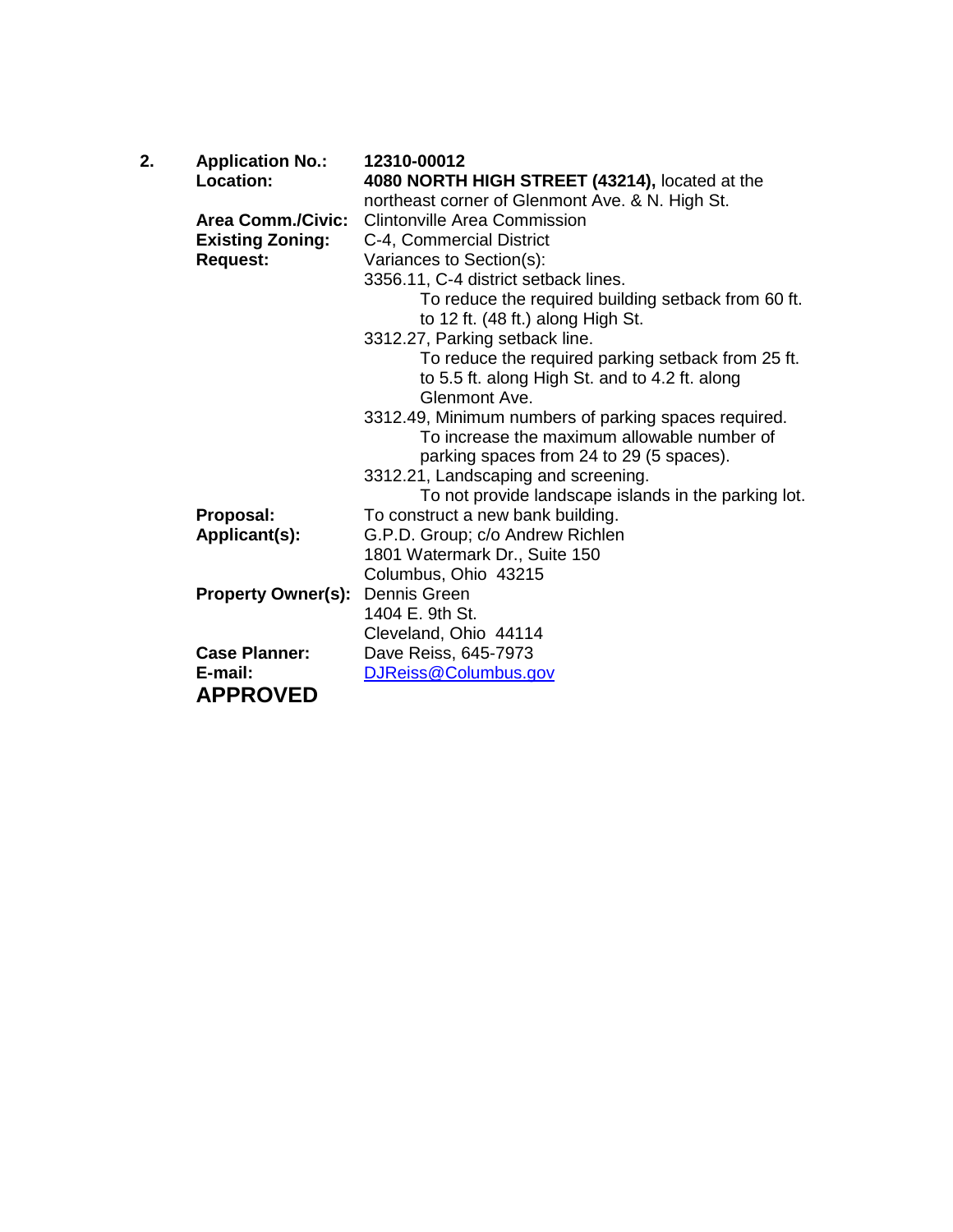| 3. | <b>Application No.:</b>   | 12310-00017                                                                                                                                    |
|----|---------------------------|------------------------------------------------------------------------------------------------------------------------------------------------|
|    | <b>Location:</b>          | 1085 FRANK ROAD (43223), located on the south side of                                                                                          |
|    |                           | Frank Rd., extending the entire block between Brown Rd.                                                                                        |
|    |                           | and Hardy Parkway St.                                                                                                                          |
|    | <b>Area Comm./Civic:</b>  | Southwest Area Commission                                                                                                                      |
|    | <b>Existing Zoning:</b>   | C-3, Commercial & M, Manufacturing District                                                                                                    |
|    | <b>Request:</b>           | Variances to Section(s):                                                                                                                       |
|    |                           | 3312.11, Drive-up stacking area.                                                                                                               |
|    |                           | To reduce the required number of stacking spaces<br>from $8$ to $7$ .                                                                          |
|    |                           | 3312.27, Parking setback line.                                                                                                                 |
|    |                           | To reduce the required parking setback from 10 ft.                                                                                             |
|    |                           | to 5 ft. along Frank Rd. and along Brown Rd.                                                                                                   |
|    |                           | 3312.49, Minimum numbers of parking spaces required.                                                                                           |
|    |                           | To reduce the required number of parking spaces<br>from 24 to 22.                                                                              |
|    |                           | 3357.04, Building lines in highway oriented commercial<br>districts.                                                                           |
|    |                           | To reduce the required building setback from 60 ft.<br>to 22 ft. for an existing fuel pump canopy and to 25<br>ft. for a new fuel pump canopy. |
|    | Proposal:                 | To expand an existing gas station and convenience store                                                                                        |
|    |                           | operation.                                                                                                                                     |
|    | Applicant(s):             | Certified Oil Corp.; c/o Donald Plank; Plank Law Firm                                                                                          |
|    |                           | 145 E. Rich St., 3rd Floor                                                                                                                     |
|    |                           | Columbus, Ohio 43215                                                                                                                           |
|    | <b>Property Owner(s):</b> | Same as applicant.                                                                                                                             |
|    | <b>Case Planner:</b>      | Dave Reiss, 645-7973                                                                                                                           |
|    | E-mail:                   | DJReiss@Columbus.gov                                                                                                                           |
|    | <b>APPROVED</b>           |                                                                                                                                                |
|    |                           |                                                                                                                                                |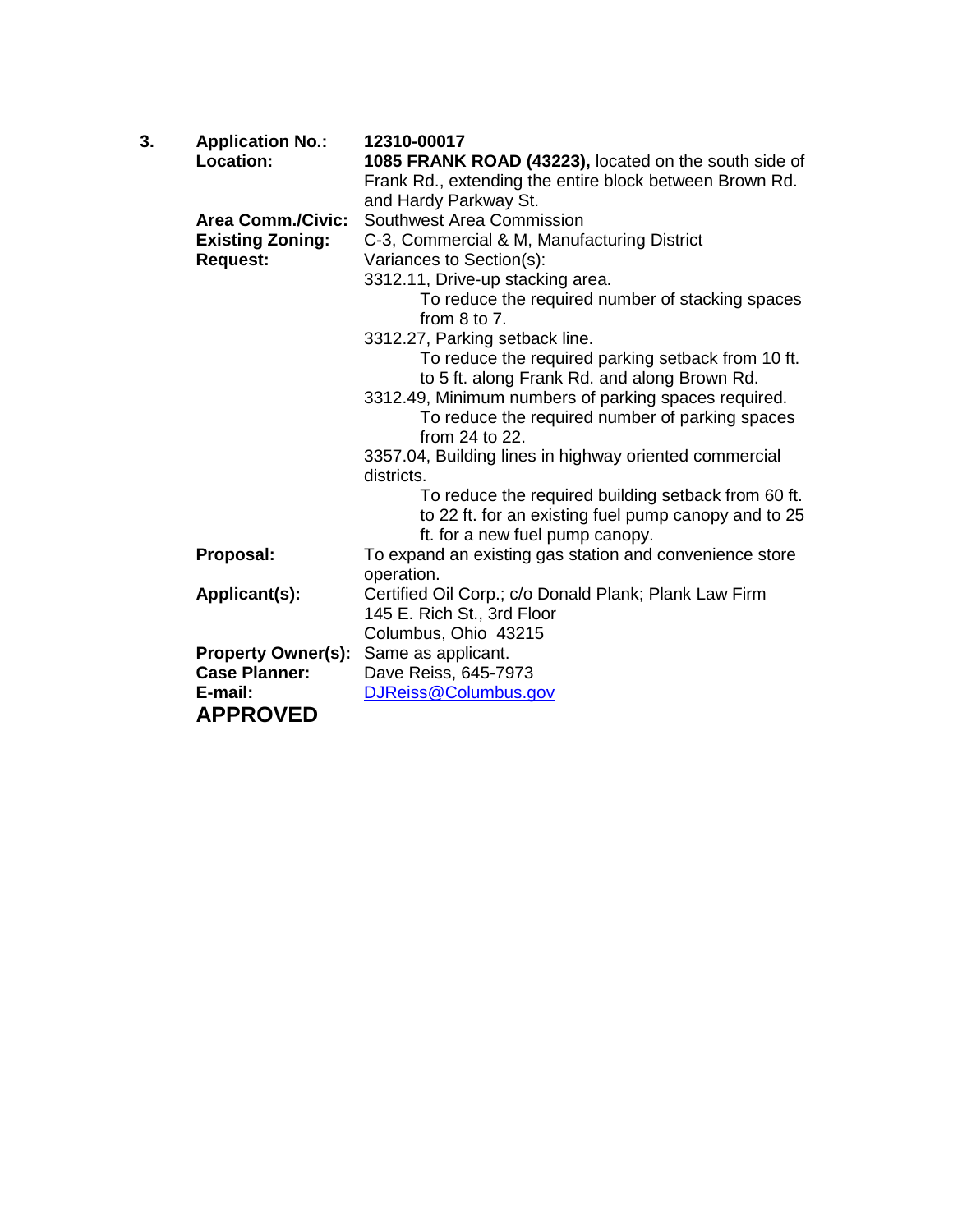| 4. | <b>Application No.:</b><br>Location: | 12310-00016<br>116 WEST STARR AVE. (43201), located at the northeast                 |
|----|--------------------------------------|--------------------------------------------------------------------------------------|
|    |                                      | corner of Dennison Avenue and West Starr Avenue.                                     |
|    | <b>Area Comm./Civic:</b>             | Victorian Village Commission                                                         |
|    | <b>Existing Zoning:</b>              | ARO, Apartment Residential Office District                                           |
|    | <b>Request:</b>                      | Variance(s) to Section(s):                                                           |
|    |                                      | 3333.41(a), Standards.                                                               |
|    |                                      | To allow new construction on a site of less than one<br>acre (.328 acres).           |
|    |                                      | 3333.41(b), Standards.                                                               |
|    |                                      | To allow 37.2 development units per acre.                                            |
|    |                                      | 3333.41(c), Standards.                                                               |
|    |                                      | To exceed the maximum of 8 town houses                                               |
|    |                                      | permitted by 2 (10).                                                                 |
|    |                                      | 3333.41(d), Standards.                                                               |
|    |                                      | To increase the lot area from 55% to 57% and to                                      |
|    |                                      | reduce the private open space from 20% to 0.                                         |
|    |                                      | 3333.41(i), Standards.                                                               |
|    |                                      | To reduce the western side yard from 7.5' to 1.5'.<br>3333.41(j), Standards.         |
|    |                                      | To reduce the building setback from 25' to 11.7'.                                    |
|    |                                      | 3333.41(k), Standards.                                                               |
|    |                                      | To reduce the building line to the rear lot line from                                |
|    |                                      | 10' to 1'.                                                                           |
|    |                                      | 3333.41(t), Standards.                                                               |
|    |                                      | To reduce the common open space from 400 sq.ft.                                      |
|    |                                      | to 0.                                                                                |
|    |                                      | 3333.41(u), Standards.                                                               |
|    |                                      | To allow access to parking spaces to be owned by                                     |
|    |                                      | another party other than the Homeowners                                              |
|    |                                      | Association.                                                                         |
|    |                                      | 3321.05(A,1), Vision Clearance<br>To encroach 8' into the vision clearance triangle. |
|    | Proposal:                            | A 10 unit townhouse residential complex on .328 acre site.                           |
|    | Applicant(s):                        | Snyder-Barker Investments, LLC, c/o Jack Reynolds                                    |
|    |                                      | 37 West Broad Street                                                                 |
|    |                                      | Columbus, Ohio 43215                                                                 |
|    | <b>Property Owner(s):</b>            | West Third Plaza, Ltd.                                                               |
|    |                                      | 29 West Third Avenue                                                                 |
|    |                                      | Columbus, Ohio 43201                                                                 |
|    | <b>Case Planner:</b>                 | Jamie Freise, 645-6350                                                               |
|    | E-mail:                              | JFFreise@Columbus.gov                                                                |
|    | <b>APPROVED</b>                      |                                                                                      |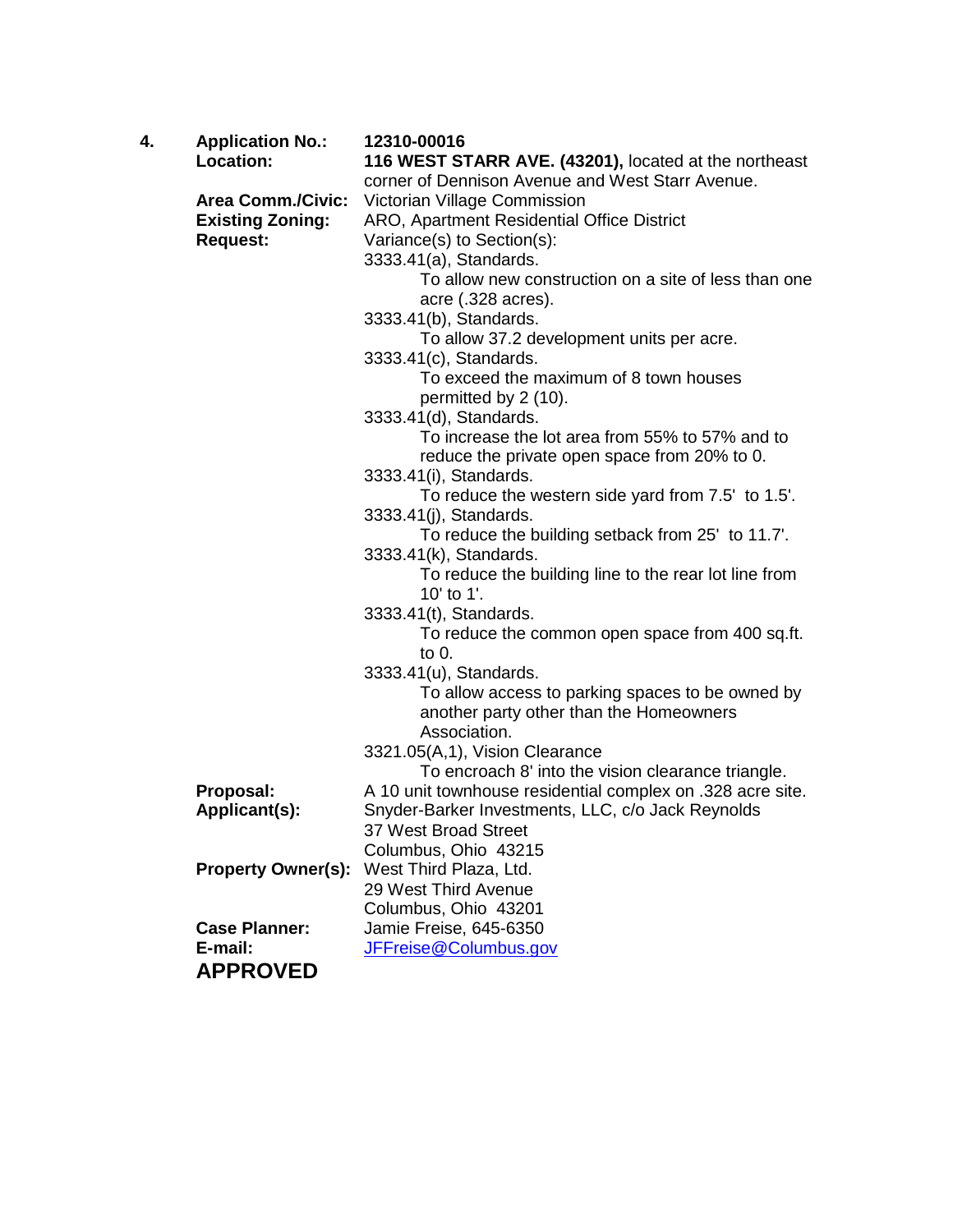| <b>Application No.:</b>  | 12310-00018                                                                                                                                      |
|--------------------------|--------------------------------------------------------------------------------------------------------------------------------------------------|
| Location:                | 5130-40 TRABUE ROAD (43228), located on the north                                                                                                |
|                          | side of Trabue Road, approximately 547 feet east of                                                                                              |
|                          | Walcutt Road.                                                                                                                                    |
| <b>Area Comm./Civic:</b> | None                                                                                                                                             |
|                          | L-M, Limited Manufacturing District                                                                                                              |
|                          | Variance(s) to Section(s):                                                                                                                       |
|                          | 3312.43, Required surface for parking.                                                                                                           |
|                          | To allow a gravel parking area.                                                                                                                  |
|                          | 3363.41, Storage.                                                                                                                                |
|                          | To reduce the storage setback from Residentially                                                                                                 |
|                          | zoned property from 100 feet to 20 feet.                                                                                                         |
|                          | Outdoor storage of boats and RV's.                                                                                                               |
|                          | Cornerstone Engineering and Planning Company, c/o Mike                                                                                           |
|                          | Williamson                                                                                                                                       |
|                          | 5543 1/2 US HWY 42                                                                                                                               |
|                          |                                                                                                                                                  |
|                          | Mount Gilead, Ohio 43338                                                                                                                         |
|                          | Trabue Road Self Storage, LLC., c/o Jeff Cutler                                                                                                  |
|                          | 7525 Perry Road                                                                                                                                  |
|                          | Delaware, Ohio 43015                                                                                                                             |
|                          | Jamie Freise, 645-6350                                                                                                                           |
| E-mail:                  | JFFreise@Columbus.gov                                                                                                                            |
|                          |                                                                                                                                                  |
|                          | <b>Existing Zoning:</b><br><b>Request:</b><br>Proposal:<br>Applicant(s):<br><b>Property Owner(s):</b><br><b>Case Planner:</b><br><b>APPROVED</b> |

| 6. | <b>Application No.:</b>  | 12310-00019                                               |
|----|--------------------------|-----------------------------------------------------------|
|    | Location:                | 484 EAST KOSSUTH STREET (43206), located at the           |
|    |                          | northeast corner of E. Kossuth St. & S. Washington Ave.   |
|    | <b>Area Comm./Civic:</b> | South Side Area Commission                                |
|    | <b>Existing Zoning:</b>  | R-2F, Residential District                                |
|    | <b>Request:</b>          | Variances to Section(s):                                  |
|    |                          | 3312.49, Minimum numbers of parking spaces required.      |
|    |                          | To reduce the required number of parking spaces           |
|    |                          | from $4$ to $3$ .                                         |
|    |                          | 3321.05, Vision clearance.                                |
|    |                          | To reduce the minimum vision clearance triangle           |
|    |                          | from a street to an alley from 10 ft. x 10 ft. to 3 ft. x |
|    |                          | 3 ft.                                                     |
|    |                          | 3332.22, Building lines on corner lots -- Exceptions.     |
|    |                          | To reduce the building line for a dwelling from 20%       |
|    |                          | of the lot's width (8 ft.) to 7.5% of the lot's width (3  |
|    |                          | ft.) along the western property line and to reduce        |
|    |                          | the building line for a detached garage on a corner       |
|    |                          | lot from 10 ft. to 3 ft. along the west property line     |
|    |                          | 3332.25, Maximum side yards required.                     |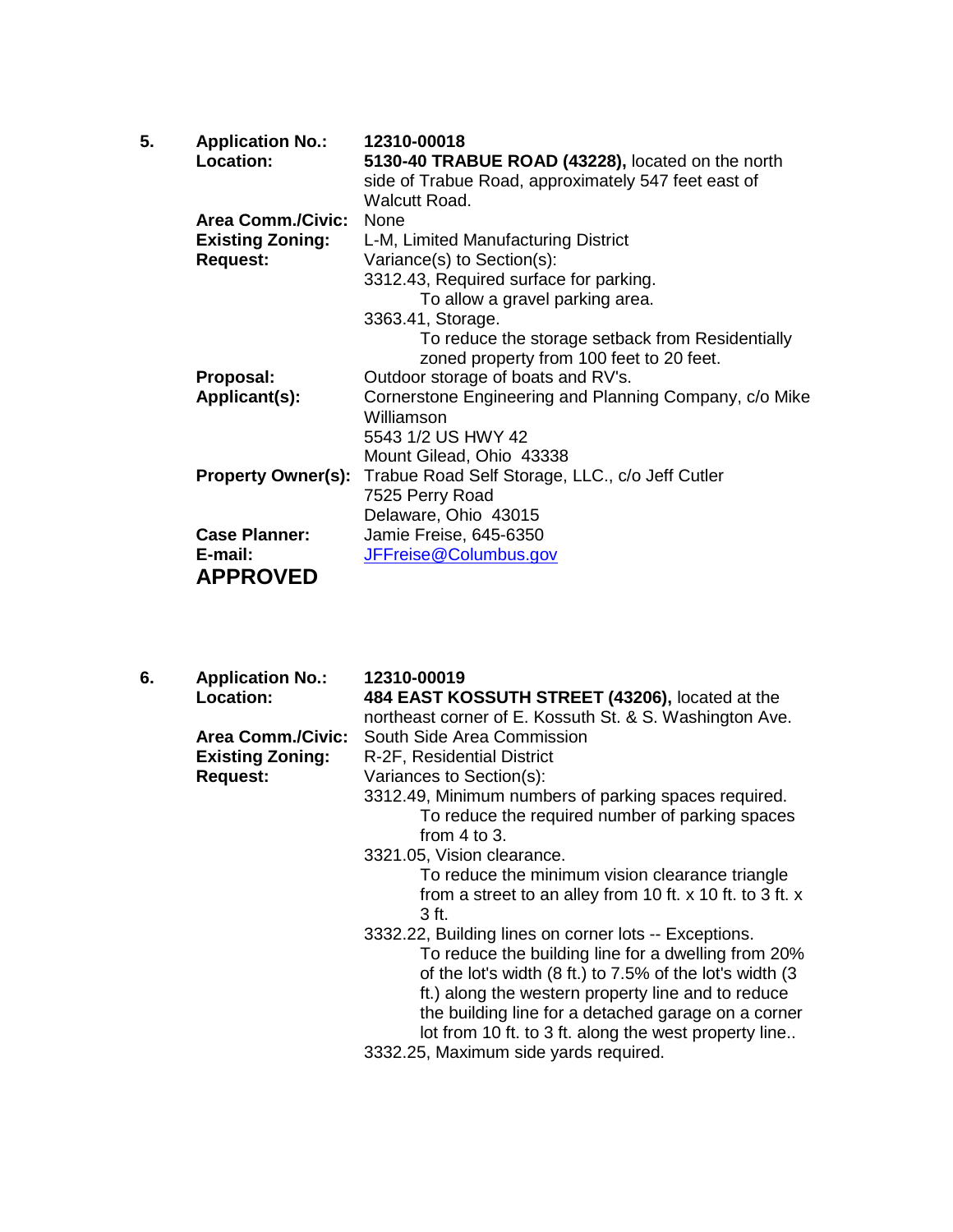|                           | To reduce the maximum side yard required from             |
|---------------------------|-----------------------------------------------------------|
|                           | 20% of the lot's width (8 ft.) to 15% of the lot's width  |
|                           | $(6 \text{ ft.})$ .                                       |
| Proposal:                 | To construct a 2-family dwelling.                         |
| Applicant(s):             | James A. Wright; c/o Residential Designed Solutions, Inc. |
|                           | 7844 Flint Rd.                                            |
|                           | Columbus, Ohio 43235                                      |
| <b>Property Owner(s):</b> | <b>Howard Gatoff</b>                                      |
|                           | 411 Reinhard Ave.                                         |
|                           | Columbus, Ohio 43206                                      |
| <b>Case Planner:</b>      | Dave Reiss, 645-7973                                      |
| E-mail:                   | DJReiss@Columbus.gov                                      |
| <b>APPROVED</b>           |                                                           |
|                           |                                                           |

| 7. | <b>Application No.:</b>   | 12310-00023                                           |
|----|---------------------------|-------------------------------------------------------|
|    | Location:                 | 217 EAST MOLER STREET (43206), located on the         |
|    |                           | southeast corner of Moler Street and 6th Street.      |
|    | <b>Area Comm./Civic:</b>  | Columbus Southside Area Commission                    |
|    | <b>Existing Zoning:</b>   | R-2F, Residential District                            |
|    | <b>Request:</b>           | Variance(s) to Section(s):                            |
|    |                           | 3321.05(B,2), Vision clearance.                       |
|    |                           | To allow a structure to encroach into the vision      |
|    |                           | clearance triangle.                                   |
|    | Proposal:                 | To allow an existing deck to encroach into the vision |
|    |                           | clearance triangle.                                   |
|    | Applicant(s):             | Dava Shamblin                                         |
|    |                           | 217 E. Moler Street                                   |
|    |                           | Columbus, Ohio 43206                                  |
|    | <b>Property Owner(s):</b> | Applicant                                             |
|    | <b>Case Planner:</b>      | Jamie Freise, 645-6350                                |
|    | E-mail:                   | JFFreise@Columbus.gov                                 |
|    | <b>APPROVED</b>           |                                                       |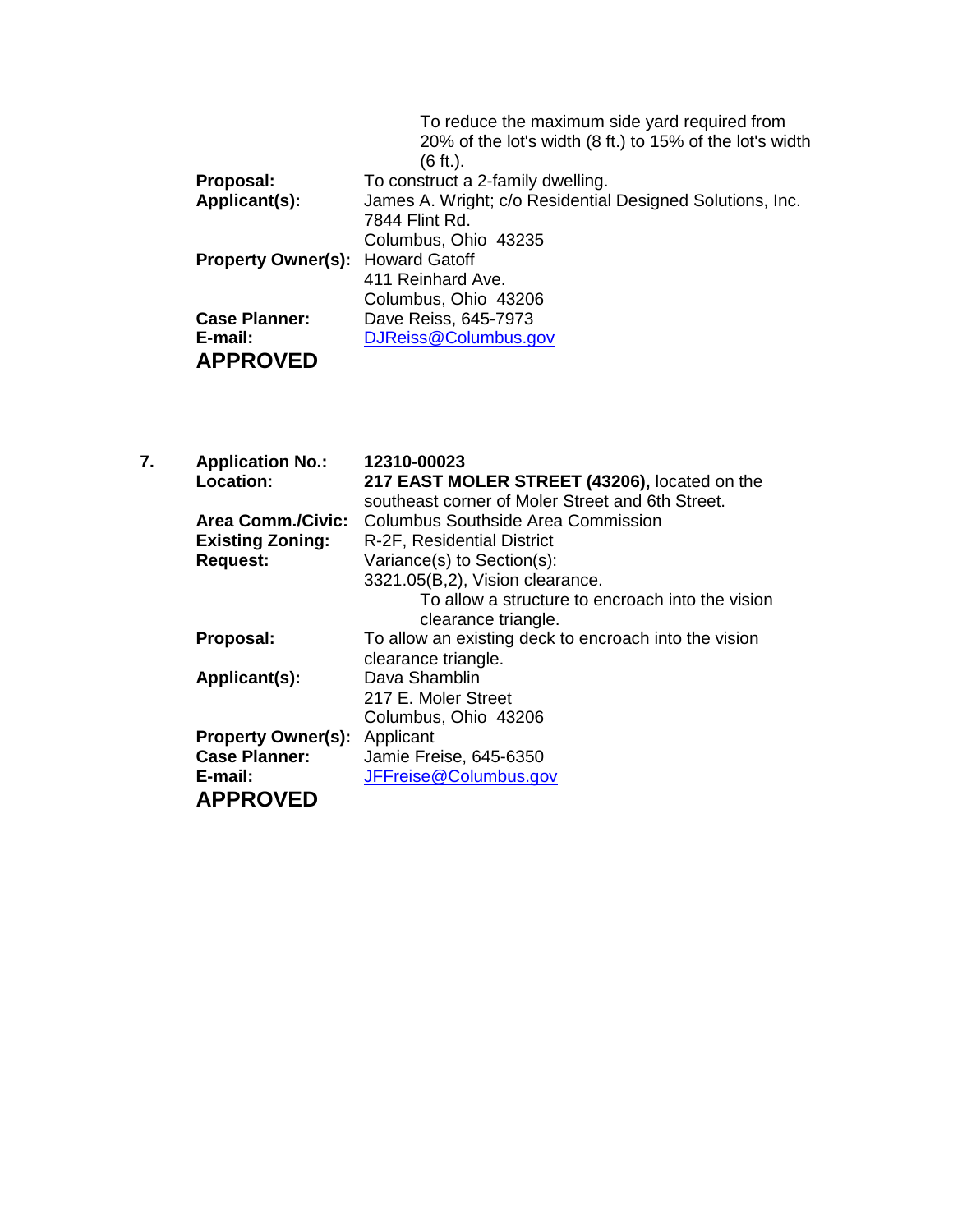## **HOLDOVER CASES**

|                           | 11310-00732                                                                                                             |
|---------------------------|-------------------------------------------------------------------------------------------------------------------------|
| Location:                 | 1006 SOUTH HIGH STREET (43206), located at the                                                                          |
|                           | southeast corner of South High Street and Stewart                                                                       |
|                           | Avenue.                                                                                                                 |
| <b>Area Comm./Civic:</b>  | <b>Brewery District</b>                                                                                                 |
|                           | C-4, Commercial District                                                                                                |
| <b>Request:</b>           | Variance(s) to Section(s):                                                                                              |
|                           | 3372.604(A), Setback requirements                                                                                       |
|                           | To increase the building setback from 10 feet to 55<br>feet.                                                            |
|                           | 3372.609(A), Parking and circulation                                                                                    |
|                           | To allow parking, stacking and circulation within the                                                                   |
|                           | building setback and the street right of way liine.                                                                     |
|                           | 3372.604(B), Setback requirements                                                                                       |
|                           | To allow parking on the side of a building.                                                                             |
|                           | 3372.604(B), Setback requirements                                                                                       |
|                           | To permit a parking and maneuvering setback of<br>less than five (5) ft opposite the Pearl Street right-<br>of-way line |
|                           |                                                                                                                         |
|                           | 3312.09, To permit an aisle less than 17 ft wide for 75°<br>angled parking spaces.                                      |
|                           | To raze and rebuild a McDonald's.                                                                                       |
| Applicant(s):             | GPD Group, c/o Lynsey Ondecker                                                                                          |
|                           | 1801 Watermark Drive, Ste 150                                                                                           |
|                           | Columbus, Ohio 43215                                                                                                    |
| <b>Property Owner(s):</b> | McDonald's USA LLC, c/o David Warren                                                                                    |
|                           | 2 Easton Oval, Ste 209                                                                                                  |
|                           | Columbus, Ohio 43219                                                                                                    |
|                           | Jamie Freise, 645-6350                                                                                                  |
| E-mail:                   | JFFreise@Columbus.gov                                                                                                   |
| <b>TABLED</b>             |                                                                                                                         |
|                           | <b>Application No.:</b><br><b>Existing Zoning:</b><br>Proposal:<br><b>Case Planner:</b>                                 |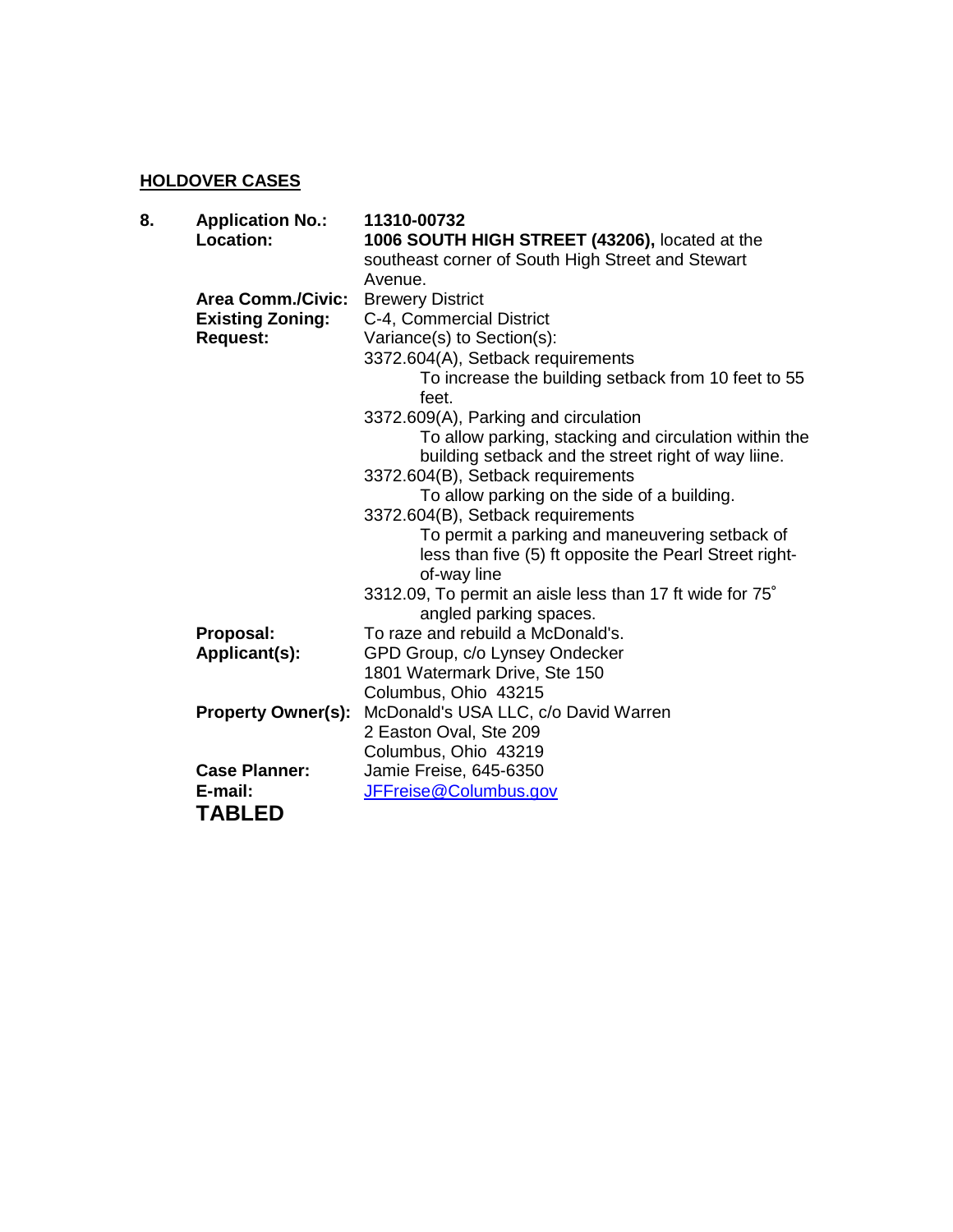| 9. | <b>Application No.:</b>   | 11310-00669                                               |
|----|---------------------------|-----------------------------------------------------------|
|    | Location:                 | 150 WEST LANE AVENUE (43201), located on the north        |
|    |                           | side of Lane Ave., approximately 90 ft. east of Neil Ave. |
|    | <b>Area Comm./Civic:</b>  | University Area Commission                                |
|    | <b>Existing Zoning:</b>   | AR-4, Apartment Residential District                      |
|    | <b>Request:</b>           | Variances to Sections:                                    |
|    |                           | 3372.563, Maximum lot coverage.                           |
|    |                           | To increase the allowable lot coverage from not           |
|    |                           | more than 40% of the lot area to 42.99% of the lot        |
|    |                           | area.                                                     |
|    |                           | 3372.564, Parking.                                        |
|    |                           | To reduce the minimum number of required parking          |
|    |                           | spaces from 152 to 66 (86 spaces).                        |
|    |                           | 3372.565, Building lines.                                 |
|    |                           | To permit the building setback to be 11 ft. 4 in.,        |
|    |                           | instead of by the average of the setbacks of the          |
|    |                           | nearest buildings on each side of the subject lot;        |
|    |                           | approximately 18 ft. would be the average.                |
|    |                           | 3372.566, Building separation and size.                   |
|    |                           | To permit the maximum building size to exceed             |
|    |                           | 10,200 sq. ft.; to allow a building of 57,808 sq. ft.;    |
|    |                           | 47,608 sq. ft. larger than allowable.                     |
|    |                           | 3372.567, Maximum floor area.                             |
|    |                           | To increase a building's floor area ratio from .80 to     |
|    |                           | 1.61; an increase of .81.                                 |
|    |                           | 3372.568, Height.                                         |
|    |                           | To increase the mean height of a building from            |
|    |                           | between the cornice/eave and the highest roof             |
|    |                           | point from 35 ft. from the finished grade line of the     |
|    |                           | lot to 60 ft. and to increase the allowable height of     |
|    |                           | other portions of the building from 40 ft. to 60 ft.      |
|    | Proposal:                 | To construct a 40 unit apartment building.                |
|    | Applicant(s):             | Edwards Companies; c/o Michael T. Shannon; Crabbe,        |
|    |                           | Brown & James, L.L.P.                                     |
|    |                           | 500 S. Front St., Suite 1200                              |
|    |                           | Columbus, Ohio 43215                                      |
|    | <b>Property Owner(s):</b> | Doric Properties; c/o Chris Yessios                       |
|    |                           | 52 E. 15th Ave.                                           |
|    |                           | Columbus, Ohio 43201                                      |
|    | <b>Case Planner:</b>      | Dave Reiss, 645-7973                                      |
|    | E-mail:                   | DJReiss@Columbus.gov                                      |

**POSTPONED; NO ACTION TAKEN; NO QUORUM TO ACT**